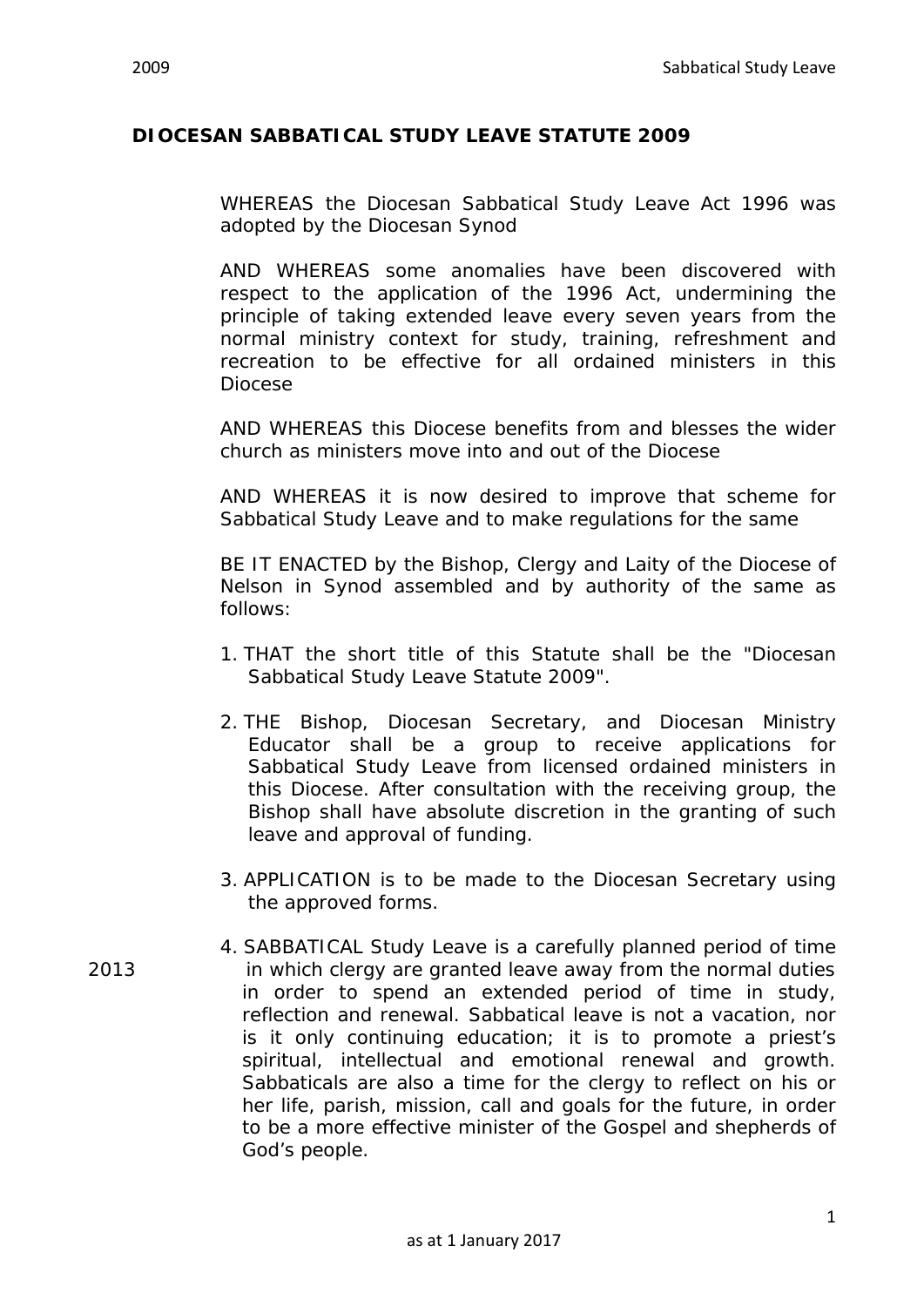5. SABBATICAL Study Leave accrues at the rate of twelve days per year of service from the beginning of service within the Diocese. The entitlement begins from the start of ordained ministry or pastoral lay ministry or from a previous sabbatical. It is expected to be taken every seven years no sooner than six years and no later than eight years since the last sabbatical.

The maximum entitlement that may accumulate is 96 days. Accumulation of any further entitlements recommence following the taking of Sabbatical Study leave.

When a clergyperson transfers into the Diocese from another Diocese, or ministry organisation, or church denomination, or a layperson is ordained into the Diocese after a period of ministry, any transfer of study leave accrual for years of prior service shall be agreed between the clergyperson and the Bishop and written into the letter of appointment to a maximum of ten weeks of sabbatical study leave with eligibility to take leave after a minimum of two years in this Diocese.

Diocese or parish or other body when employing lay ministers may include in the employment contract provision for sabbatical study leave similar to the provisions for clergy or otherwise.

- 6. ANY particular paid study leave cannot be longer than 96 days (plus possible addition of annual leave). If additional study leave is required for a particular course of study it may be possible to negotiate with the Bishop for a further non-paid period.
- 7. PERSONS leaving the Diocese prior to a seven year period of leave falling due may apply for Special Study Leave to undertake a specific approved study program using their accrued leave prior to the date of their resignation.
- 8. SABBATICAL Study Leave carries no financial value and will not be paid out in the event of an appointment ending with accrued leave neither taken nor able to be carried over to a new appointment.
- 9. A written plan for Sabbatical Study Leave, including any formal study component, is to be submitted for approval by the group, normally within three months of the leave.